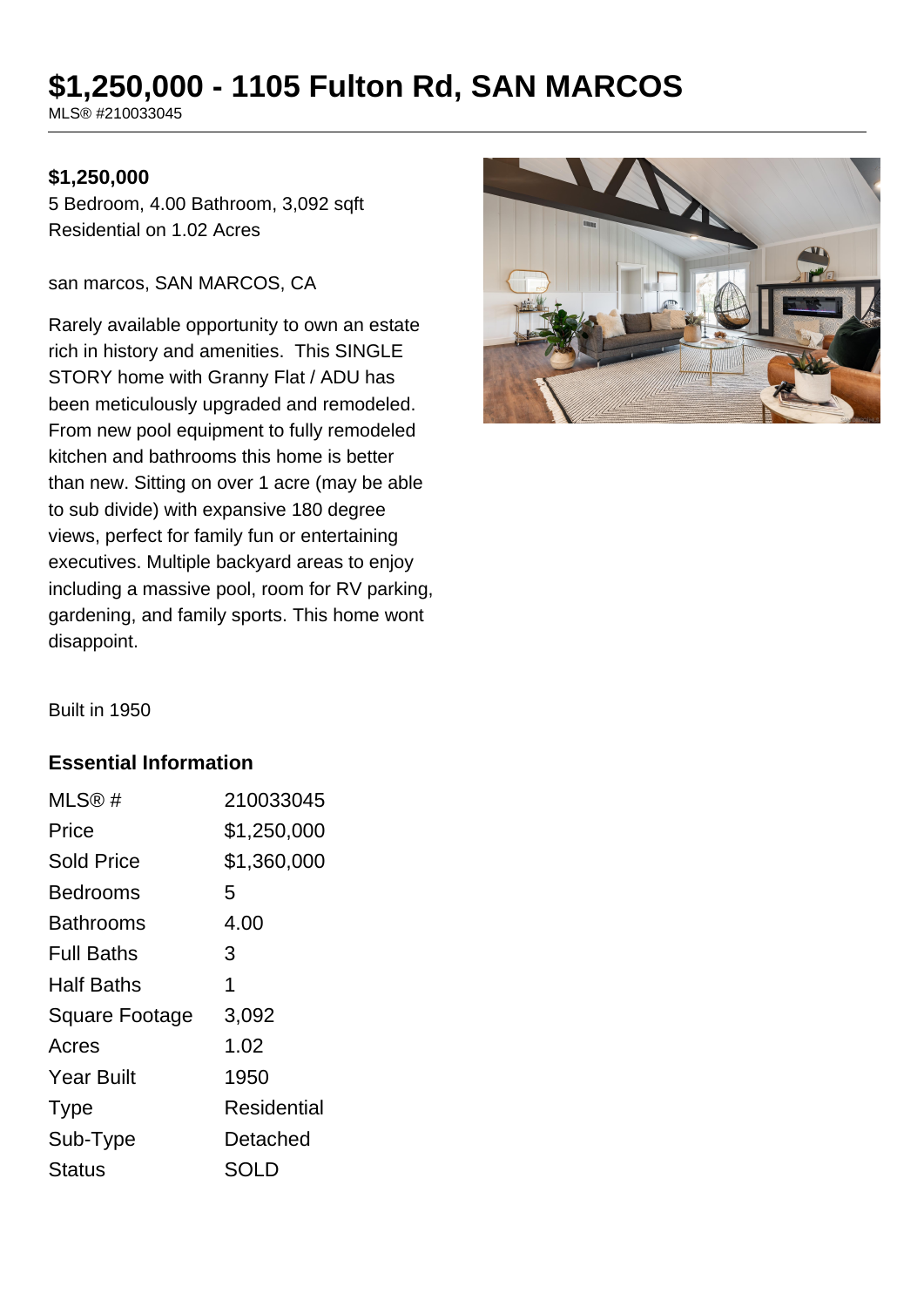## **Community Information**

| 1105 Fulton Rd            |
|---------------------------|
| <b>SAN MARCOS (92069)</b> |
| san marcos                |
| <b>SAN MARCOS</b>         |
| San Diego                 |
| СA                        |
| 92069                     |
|                           |

## **Amenities**

| Utilities             | <b>Other/Remarks</b> |
|-----------------------|----------------------|
| <b>Parking Spaces</b> | $\prime$             |
| Parking               | Detached             |
| # of Garages          | 2                    |
| Has Pool              | Yes                  |
| Pool                  | <b>Below Ground</b>  |
|                       |                      |

#### **Interior**

| Heating           | <b>Forced Air Unit</b>    |
|-------------------|---------------------------|
| Cooling           | <b>Central Forced Air</b> |
| Fireplace         | Yes                       |
| <b>Fireplaces</b> | FP in Living Room         |
| # of Stories      | 1                         |

#### **Exterior**

| <b>Exterior</b> | <b>Other/Remarks</b> |
|-----------------|----------------------|
| Roof            | <b>Other/Remarks</b> |

## **Additional Information**

| Date Listed           | December 9th, 2021            |
|-----------------------|-------------------------------|
| Date Sold             | January 7th, 2022             |
| Days on Market        | 9                             |
| Zoning                | R-1:SINGLE                    |
| <b>Listing Office</b> | <b>Keller Williams Realty</b> |

## **Listing Details**

Listing Office Keller Williams Realty

This information is deemed reliable but not guaranteed. You should rely on this information only to decide whether or not to further investigate a particular property. BEFORE MAKING ANY OTHER DECISION, YOU SHOULD PERSONALLY INVESTIGATE THE FACTS (e.g. square footage and lot size) with the assistance of an appropriate professional. You